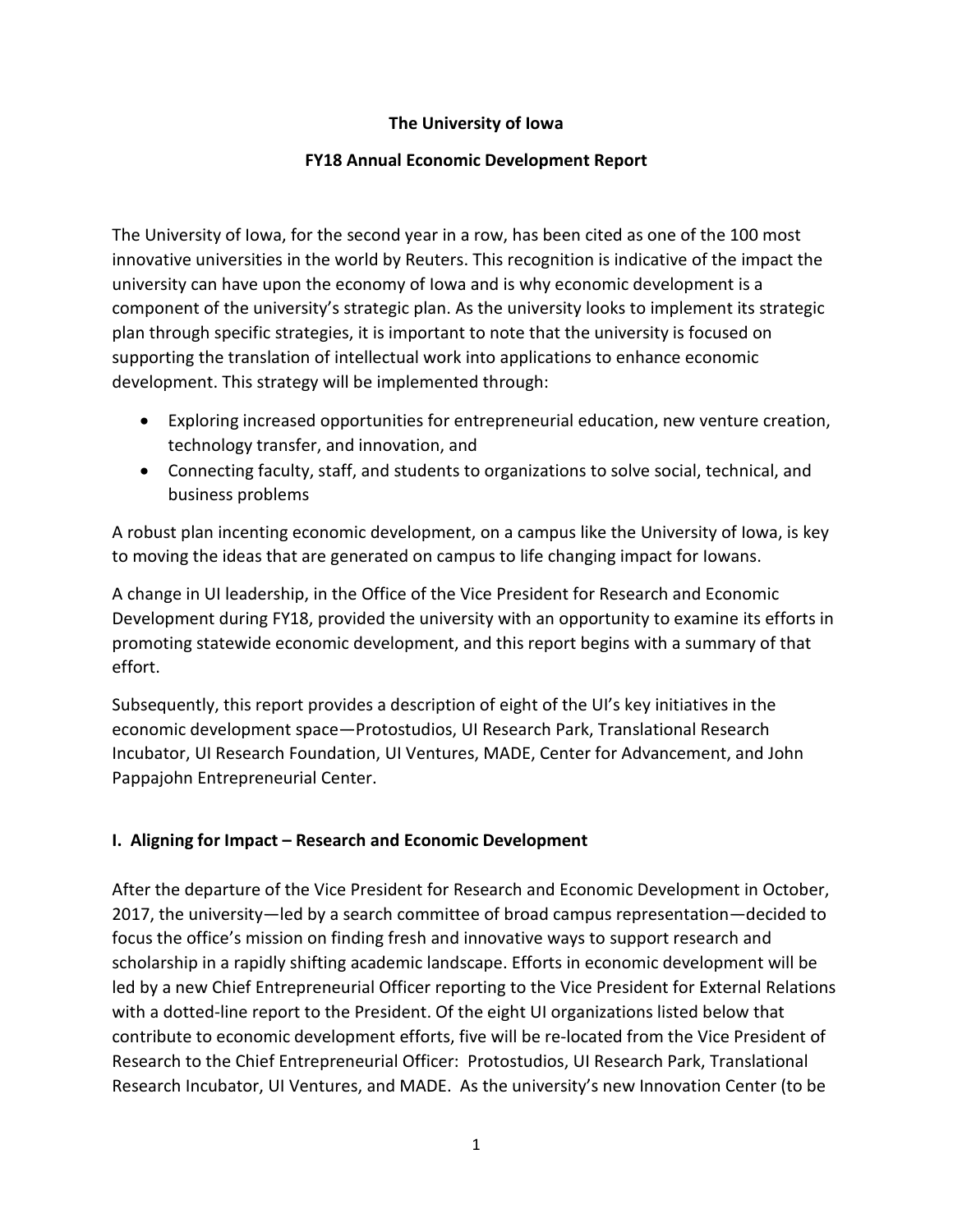housed in the former Art Building on campus) develops the Chief Entrepreneurial Officer and the organizations reporting to the officer will be in an ideal position to contribute to the Innovation Center's efforts to foster innovation and entrepreneurship across campus.

## **II. University of Iowa Economic Development Initiatives**



The UI Research Foundation (UIRF) assists UI faculty researchers in the transfer of technology from the laboratory to the marketplace. The office manages a wide variety of intellectual properties arising from research programs throughout the university, and it is the resource for faculty and staff researchers in the areas of patent prosecution, innovation marketing, and licensing.

UIRF supports new ventures, especially faculty start-ups, through streamlined agreements, resources, patent prosecution support, and funding referrals.

# protostudios

Protostudios is a state-of-the-art, rapid-prototyping facility located in the MERGE co-working space in downtown Iowa City. It works with UI researchers, researchers from other Iowa universities, and community members to develop fully functional prototypes of product ideas, allowing innovators to test, redesign, and determine manufacturing paths and demonstrate usability to investors. Protostudios focuses on biomedical and electronics prototyping with access to 3D printers (plastics, metals, ceramics) milling, laser/wet jet cutter, printed circuit board fabrication, and consulting from on-staff industrial designers and engineers.

The creation of Protostudios was funded through a \$1.5 million Strategic Infrastructure Fund grant from the Iowa Economic Development Authority, and the authority approved a \$200,000 grant to outfit additional space for new equipment that expands the organization's capabilities.



The UI Research Park leases building sites and space to growing technology companies that require sustained research relationships with the university. The park is home to a world-class business incubator program that has nurtured over 100 UI start-ups and other new ventures since its founding. Incubator tenant companies can draw on both the research and business resources of the university, including access to UI libraries, hazardous waste management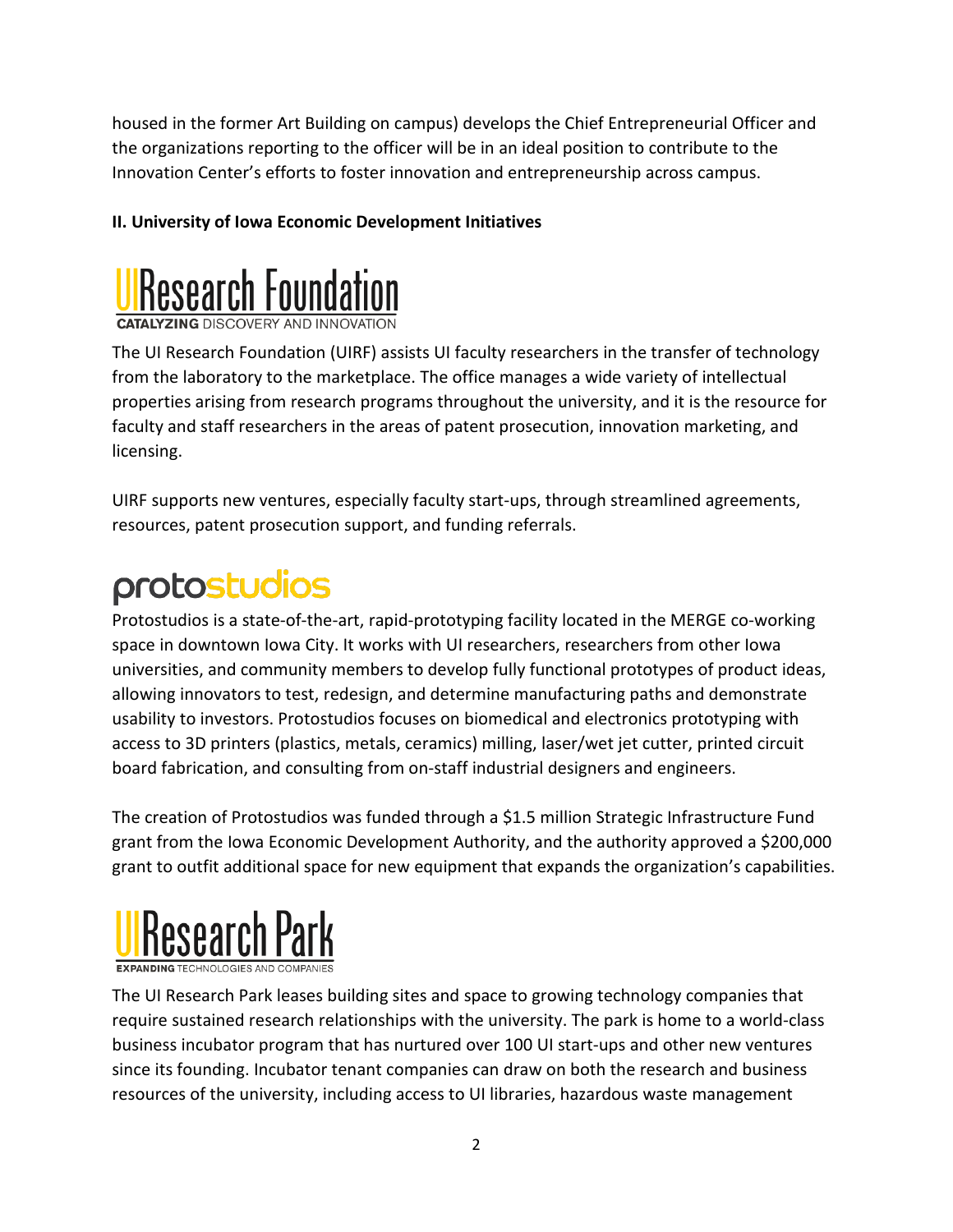services, support for SBIR/STTR grants (Small Business Innovation Research/Small Business Technology Transfer federal grants), educational seminars, networking opportunities, and shipping/package handling.

The BioVentures Center (BVC) in the park contains wet laboratory modules that can be shared for life science companies and office/dry laboratory modules for engineering and technologybased companies.

The park is also home to four of the university's specialized core facilities. These facilities provide technical support services critical to the growth of start-up companies as well as existing industry partners:

- University of Iowa Pharmaceuticals offers contract analytical, development, and GMP manufacturing services to the pharmaceutical and biotechnology industry.
- Center for Biocatalysis and Bioprocessing operates a microbial fermentation facility and specializes in both upstream and downstream bioprocessing with expertise in process scale up for food products, biofuels, biopharmaceuticals, and other biotechnology products.
- National Advanced Driving Simulator conducts research and development on driving safety for the government, military, and industry partners.
- State Hygienic Laboratory is the state's environmental and public health laboratory, serving all ninety-nine Iowa counties as well as out-of-state clients by testing and tracking infectious diseases and illnesses.



The Translational Research Incubator (TRI) serves as the wet-lab counterpart to Protostudio's dry-lab program. The TRI space, located in the Medical Laboratories building on the university's campus is a complement to the UI Research Park as it can house up to four early-stage research-based biomedical or life science companies focused on commercializing technology developed at the University of Iowa.

Much of the support for TRI goes to purchasing equipment that can be shared among the company tenants. This allows companies to focus their limited resources on technology-specific development to maximize their funding. The space is ideal for small start-ups that need to conduct early-stage proof-of-concept experiments, often with SBIR/STTR funding, in order to attract the investment needed to expand operations at the UI Research Park and other locations in the eastern Iowa region.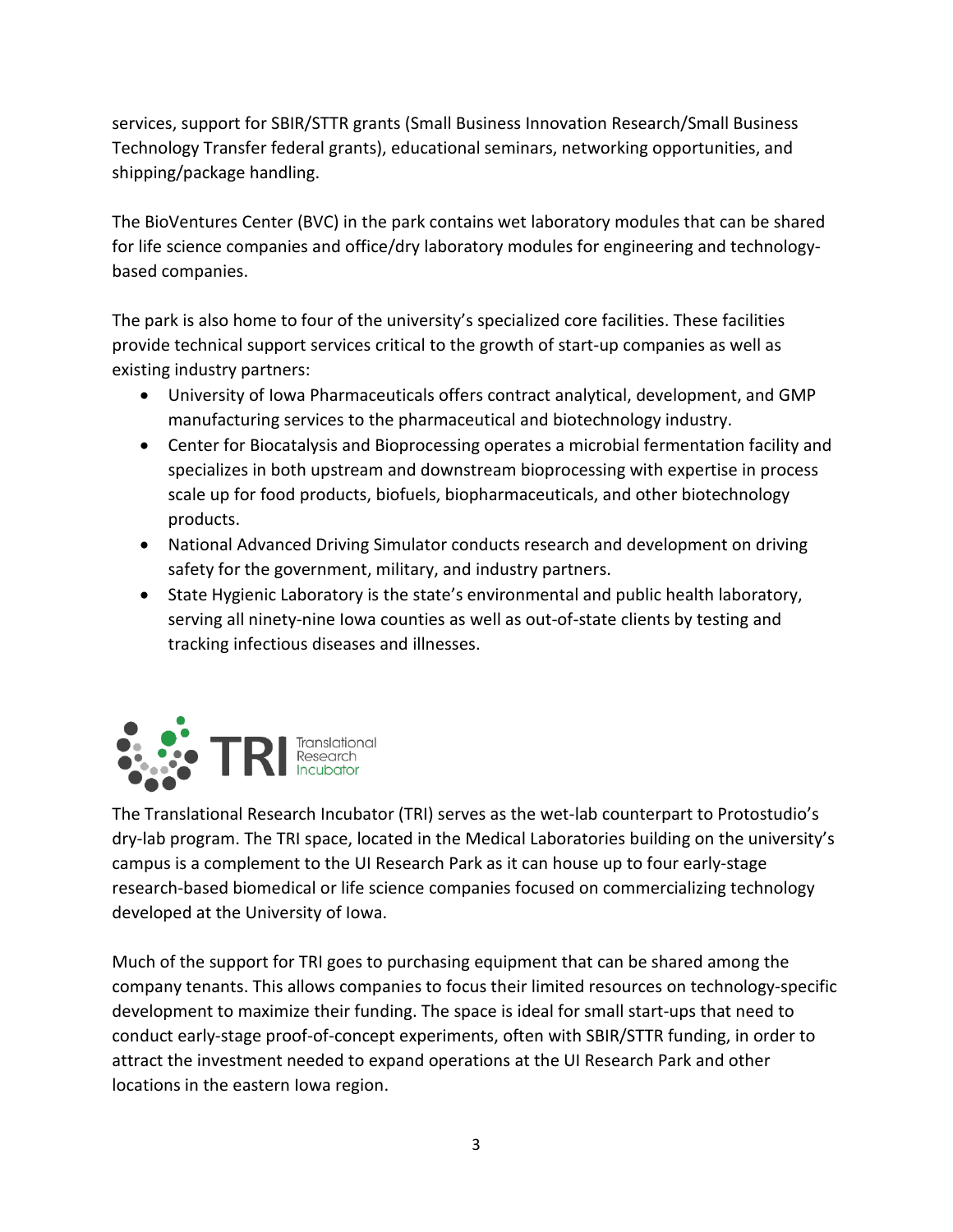

UI Ventures assists university faculty and staff in creating new companies based upon their research. It facilitates connections between the faculty and outside mentors, services and investors and serves as a liaison between the company and university services. UI Ventures actively engages with outside investors and business experts to improve visibility of UI companies and bring business expertise to campus. In addition, UI Ventures manages the TRI incubator and operates the MADE program to encourage faculty and staff innovation and entrepreneurship throughout campus.

# MADE

 $\stackrel{\leftarrow}{\mathbf{m}}$  The University of Iowa

Iowa MADE is a first of its kind program, in the nation, whose mission is to encourage and facilitate the UI community to bring innovative, need-based products to market with the goal of enhancing economic development at the university as an extension of research and scholarship.

MADE is a manufacturing and e-commerce initiative launched in FY18 with 3 objectives: 1) bring simple, low volume technology to market; 2) contribute to a cultural transformation around innovation on campus; and 3) provide students with an opportunity to learn first-hand the tools necessary to bring a product to market. The program crosses technology sectors with the first products to launch being low risk medical devices developed at UIHC across several departments. Products are available for sale through the iowamade.org website and revenue is used to reimburse development costs to encourage continued support of innovation and development. All technologies remain available for licensing to an external company through UIRF.

An undergraduate student operations team maintains the FDA compliant quality system, manufacturing, product management, marketing, and sales. These students have the unique opportunity to gain in depth real-world experience and leadership skills on campus to complement their classroom education.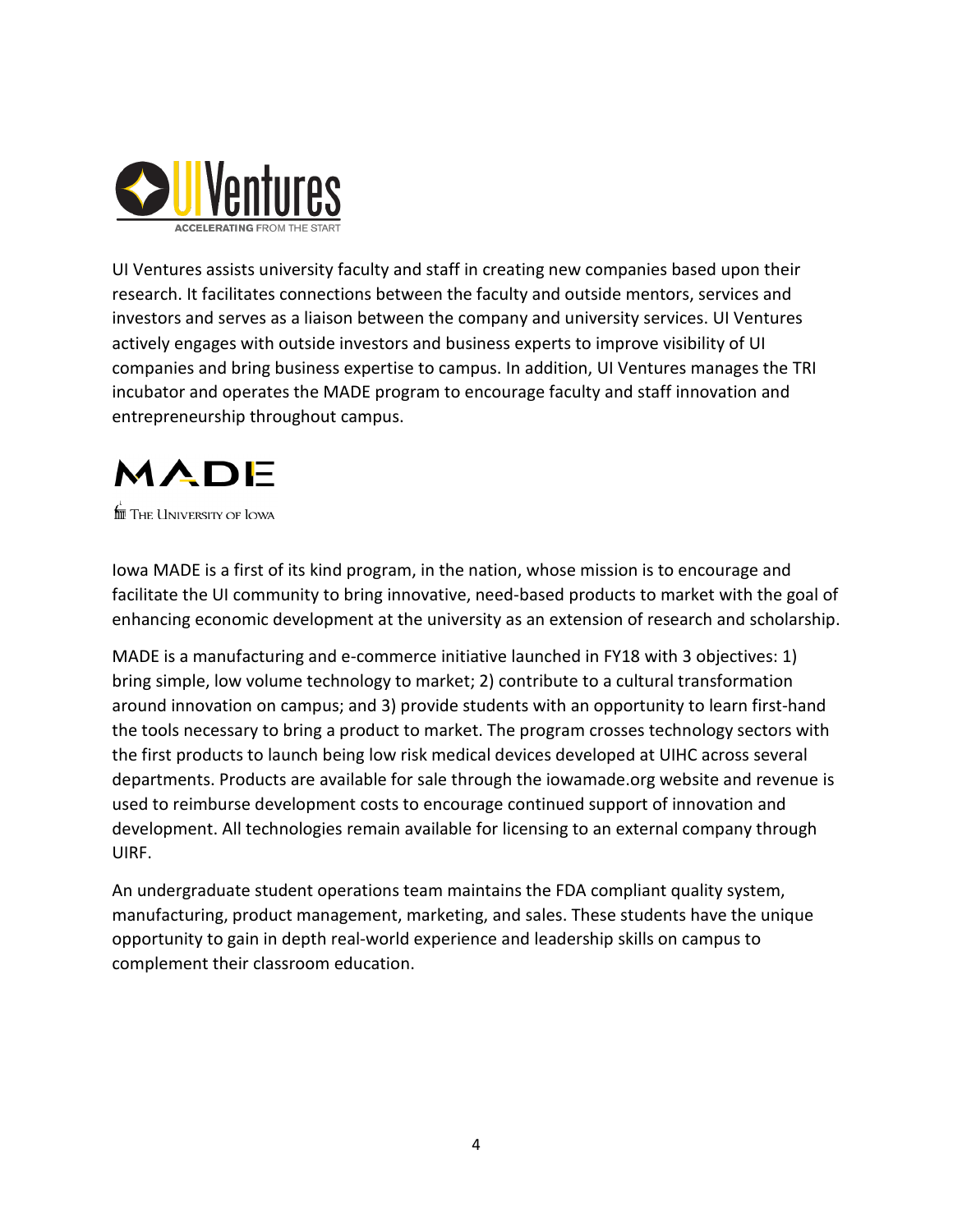

John Pappajohn Entrepreneurial Center

The John Pappajohn Entrepreneurial Center (Iowa JPEC) offers nationally recognized comprehensive entrepreneurial education programs to all Iowans. At the undergraduate level, Iowa JPEC and the Department of Management and Organizations offer a BBA in Management with an Entrepreneurial Management Track (on-campus and online) to Tippie College of Business students. Iowa JPEC and the College of Liberal Arts and Sciences offer a BA in Enterprise Leadership, available on campus, online and at the Iowa Center for Higher Education in Des Moines. In addition, Iowa JPEC offers the Technological Entrepreneurship Certificate for engineering students, the Certificate in Entrepreneurial Management for all undergraduate students, the Certificate in Arts Entrepreneurship for arts students, and the Certificate in Media Entrepreneurialism for journalism and mass communication students. Advanced entrepreneurship courses are also offered to MBA students on campus and at several locations across the state of Iowa.

Iowa JPEC and its university partners also play an important role in the development of Iowabased technology and high-growth start-up companies. Whether providing one-on-one consulting services and group training, working with start-up companies on technology transition, directing UI students on advanced field study projects, or providing training and seminars to business executives, Iowa JPEC seeks to support the next generation of entrepreneurs and business leaders.



Advancement

In FY18, The University of Iowa Center for Advancement (UICFA) expanded its involvement in the university's economic development efforts. The mission of the center is to advance the UI through engagement and philanthropy, and its Corporate and Foundation Relations group promotes economic development through connecting corporate partners with the UI's strengths. In addition to connecting established companies with the university, the Center for Advancement is a key player in tapping UI's extensive alumni base to support entrepreneurship and technology commercialization through monetary resources and, equally important, advice and expertise.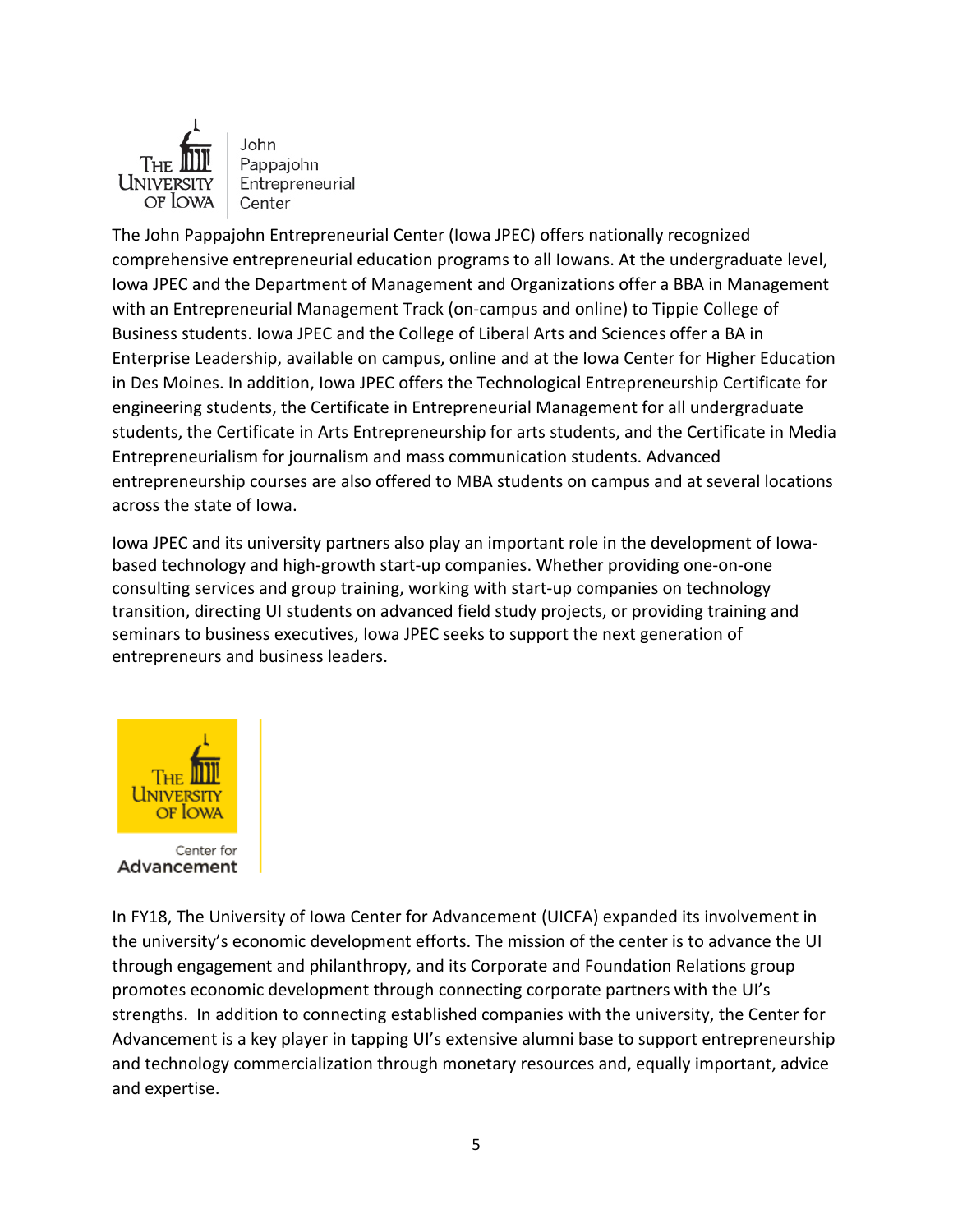#### **III. UI's Economic Development Activities in FY18**

#### **Impact on economic growth in Iowa**

- The UI Research Park is home to 41 companies, with 6 new companies this year. There are over 1,400 employees overall
- UI Ventures currently supports 35 companies including 4 that formed in FY18
	- o In FY18, faculty/staff companies obtained over \$27.8 million in external funding, including \$16 million in equity financing and over \$5 million in SBIR/STTR grants
- MADE launched its first two products in Q4 FY18 and filled 11 orders
	- o The program employed five undergraduate students, one of whom graduated and was immediately hired by a local medical device company.
- JPEC

| $\circ$                                   | Start-up Companies Served (New Business Starts)  | 244       |  |  |  |  |
|-------------------------------------------|--------------------------------------------------|-----------|--|--|--|--|
| $\circ$                                   | Program, Seminar & Workshop Participants         | 12,658    |  |  |  |  |
| $\bigcirc$                                | <b>Estimated Job Creation</b>                    | 509       |  |  |  |  |
| $\bigcirc$                                | <b>Hours dedicated to Clients</b>                | 13,892    |  |  |  |  |
| $\circ$                                   | Total Clients (Individuals receiving assistance) | 862       |  |  |  |  |
| $\circ$                                   | Total Youth Impacted (K-12)                      | 25,350    |  |  |  |  |
| $\circ$                                   | Seed Money Awarded                               | \$241,000 |  |  |  |  |
| $\circ$                                   | <b>Total Participants Across All Programs)</b>   | $+18,667$ |  |  |  |  |
| (Including Academic, Outreach, and Youth) |                                                  |           |  |  |  |  |

• UI Center for Advancement assists with aligning recruiting efforts and providing access to UI faculty and staff. It promotes corporate partner and foundation student scholarship and programming opportunities. UICFA facilitates UI's partnership with ICR Iowa to promote "Boomerangs" to return to the state to fill job openings.

#### **Promotion of economic growth in Iowa**

- TRI companies have received over \$700,000 in grants in FY18. The grants are used to advance each company's technology and to hire appropriate staff in the TRI space.
- UI Research Park's BioVentures Center hosts monthly lunch and learns in collaboration with SBDC and JPEC throughout the year for start-up companies. The multi-purpose room and other conference rooms in the BVC are used by several collaborating groups, including the Iowa Innovation Corporation and the Iowa City Chamber (where it holds its monthly "Expert Edge" meeting).
- This fiscal year, UIRF is leading the revision of the UI Intellectual Property Policy to enable departments and colleges to invest directly in the commercialization of inventions. Because departments and colleges will see a greater financial return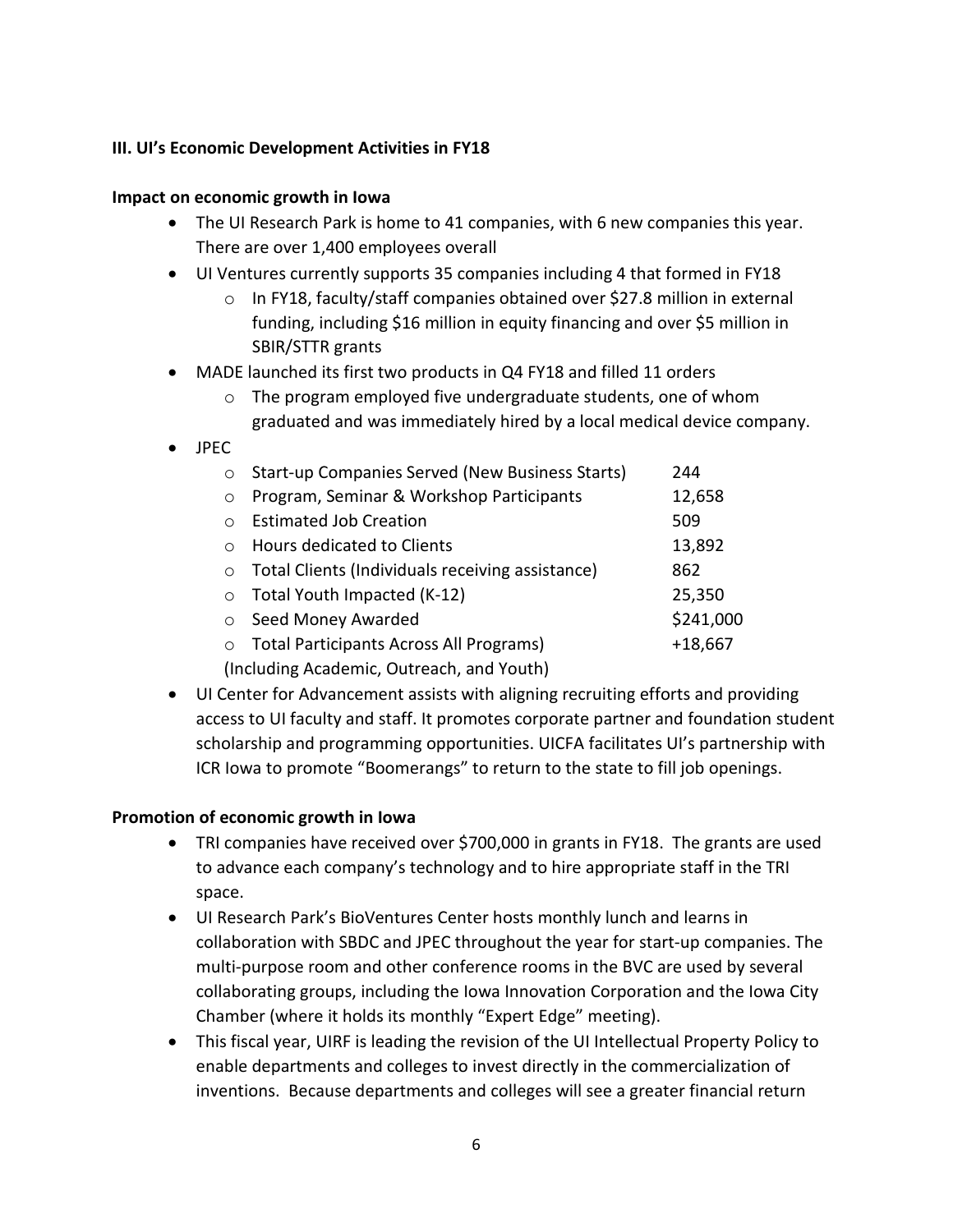from this investment, they are also more active participants with UIRF in the commercialization process, sharing advice and scientific and industry contacts.

- UICFA assists with providing platforms to discuss and share examples as to how the University of Iowa can be a resource for industry through industry breakfasts and panel discussions. The center is putting together a panel that will present in partnership with Iowa Association of Business and Industry in Des Moines this year, as well as partnering with organizations in Cedar Rapids and the Quad Cities.
- JPEC:
	- o Academic Program Iowa JPEC delivers campus-wide and online undergraduate education and technology innovation coursework in the MBA program. Majors (BA or BBA) and certificate programs exist for all undergraduate students at UI including specialized programs for students in engineering, performing arts, and journalism. Several degree options are available online and in Des Moines. During FY2018, 4,555 students enrolled in 204 classes and 225 students received a degree.
	- $\circ$  Founders Club / Bedell Lab Student Incubator The student incubator housed at the 10,000 sq. ft. Bedell Entrepreneurship Learning Laboratory has 17 private offices for the most advanced start-ups, numerous co-working spaces for the others, and several conference rooms. This campus-wide program is open to students from every college and major. The students receive intense mentoring and support as they launch or expand their businesses. The program, one of the first of its kind in the nation, has impacted nearly 1087 students since opening in 2004. During FY2018, the Founders Club supported 113 student start-ups made up of 204 students.

An example student start-up is HealthTech Solutions:

- $\circ$  Health Tech Solutions has created TXP Chat, a software product that helps reduce communication issues that lead to donor-organ loss. They are testing with three organ procurement groups including UIHC and the Iowa Donor Network. They have secured over \$1.2 million in private investment and were recently recognized on Forbes 30 under 30 Healthcare list.
- o Student Accelerator Program Throughout the eight-week program, accelerator teams meet daily to launch their start-up by using Lean LaunchPad methodologies. Through brunch-and-learns, work sessions with experienced mentors, weekly pitches, and lectures, the Student Accelerator aims to drive the start-up process for students, while increasing their startups' chance for success. In FY2018, 12 teams and 38 students participated.
- o Iowa Medical Innovation Group (IMIG) IMIG is a two-semester interdisciplinary program that introduces students to all phases of medical device/technology development. Students from the colleges of Business, Engineering, Law, and Medicine collaborate in a real-world environment to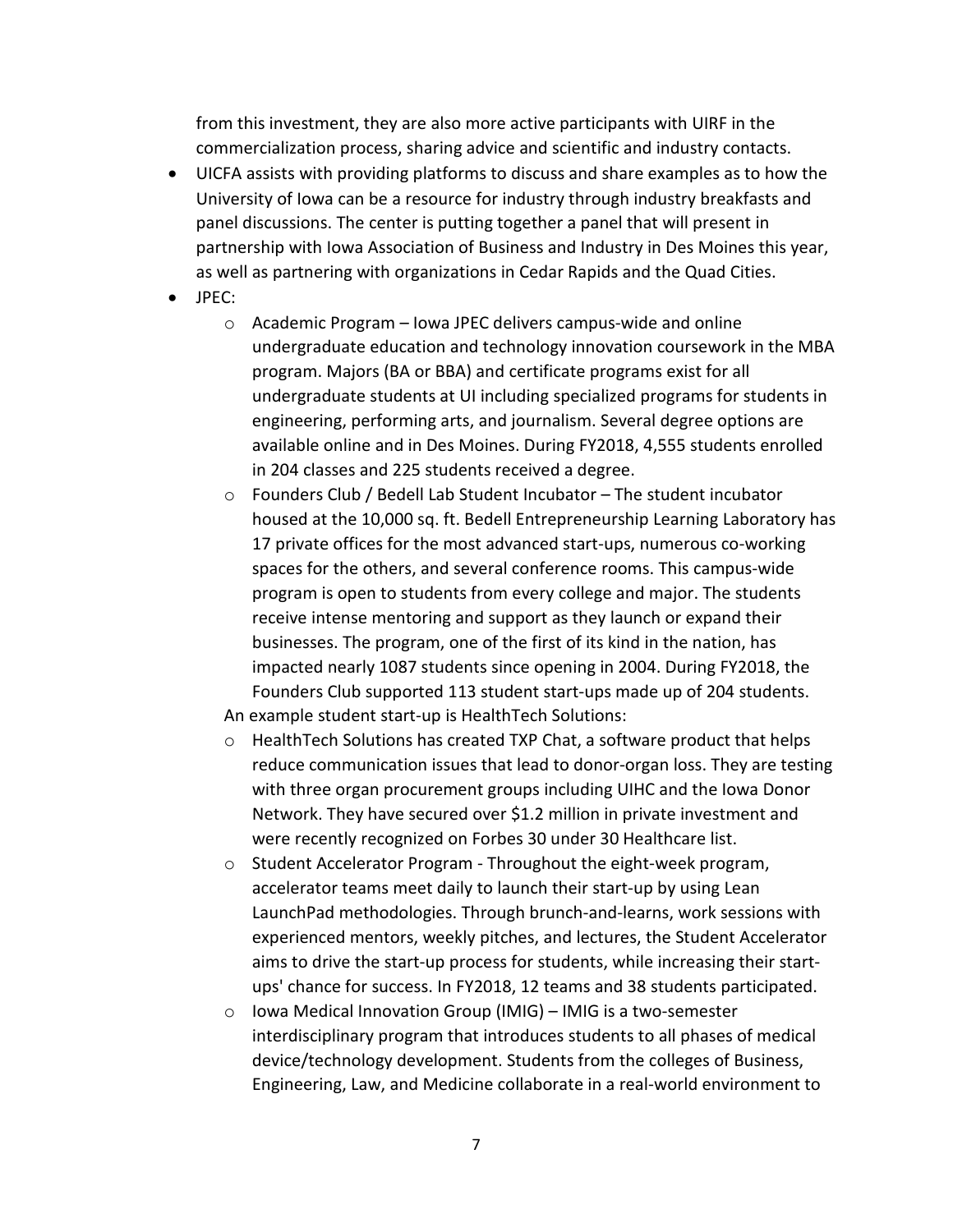identify a medical need, create a solution, and move it through the development and commercialization process.

- o Business plan and pitch competitions Iowa JPEC hosts and sponsors a variety of elevator, business model and business plan competitions for UI students. During FY2018, a total of \$241,000 was awarded to start-ups.
- o Start-up Games This program is a "start-up weekend" for college students. In FY2018, programs were hosted in Iowa City and Sioux City.
- Jacobson Institute for Youth Entrepreneurship The Jacobson Institute is a comprehensive program that enriches K-12 students' lives through classroom and practical educational experiences. Programming and impact includes:
	- o BizInnovator Program Curriculum and teacher training focused on entrepreneurship and business. There are currently 195 teachers using this curriculum nationwide, including educators in every state, impacting 7,800 students. The students can also participate in Innovator Competitions.
	- o STEM Innovator Program This professional development program for teachers infuses innovation and entrepreneurship into K-12 classrooms. During FY2018, 150 educators from 62 schools received curriculum, training, and support, impacting 17,196 students.
	- $\circ$  Summer Camps Located in Iowa City, Marion, Cedar Rapids, the week-long camps are designed for students in the 5<sup>th</sup>-9<sup>th</sup> grades.
- Seminars, Workshops, and Lecture Series Iowa JPEC hosted more than 12 different opportunities last year for students, faculty, and people from the community. In FY2018, over 12,000 attendees came to learn from experienced entrepreneurs on a variety of topics.
- Hawkeye Innovation Expo This day long, cross-campus celebration of entrepreneurship includes a fair, education programming, and networking. In FY2018, over 500 students, staff, and faculty participated.
- Alumni-Student Mentoring Program This was established to connect entrepreneurship students with esteemed alumni in order to enhance students' professional and personal development for future success. In FY2018, 37 students were paired with 37 mentors.
- Okoboji Entrepreneurial Institute Iowa JPEC established the annual, week-long Okoboji Entrepreneurial Institute (OEI) in a partnership among state of Iowa universities and colleges, as well as Iowa Lakes Corridor Development in 2006. Today, this summer program continues to provide students with an immersion into entrepreneurship and business strategy and develop an outstanding network of peers and business professionals.
- Student Organizations Several campus-wide clubs and organizations focused on entrepreneurship are sponsored by Iowa JPEC.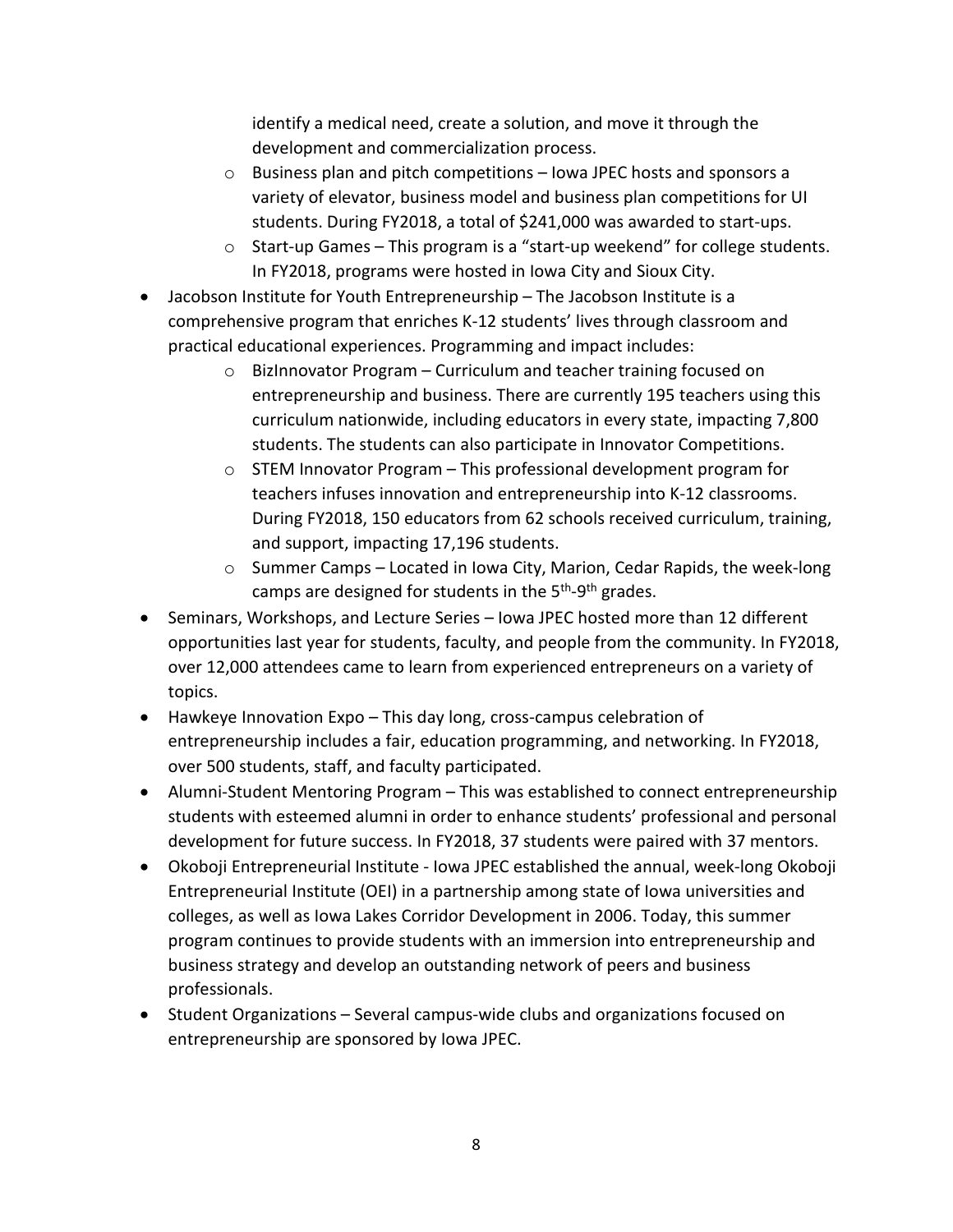#### **Summary of FY18 economic development activities**

| .                  |             |             |             |             |             |             |  |
|--------------------|-------------|-------------|-------------|-------------|-------------|-------------|--|
|                    | <b>FY18</b> | <b>FY17</b> | <b>FY16</b> | <b>FY15</b> | <b>FY14</b> | <b>FY13</b> |  |
| <b>Disclosures</b> | 143         | 93          | 151         | 147         | 139         | 98          |  |
| Licenses + options | 51          | 58          | 40          | 40          | 32          | 29          |  |
| Patent             | 153         | 148         | 297         | 190         | 184         | 142         |  |
| applications       |             |             |             |             |             |             |  |
| Provisionals       | 35          | 49          | 88          | 65          | 47          | 57          |  |
| <b>PCTs</b>        | 17          | 29          | 29          | 22          | 21          | 29          |  |
| <b>Regular US</b>  | 44          | 83          | 142         | 110         | 90          | 85          |  |
| Foreign            | 57          | 36          | 126         | 58          | 73          | 28          |  |
| Issued patents     | 74          | 42          | 67          | 50          | 80          | 74          |  |
| <b>US</b>          | 27          | 24          | 25          | 24          | 25          | 24          |  |
| Foreign            | 47          | 18          | 42          | 26          | 55          | 50          |  |
|                    |             |             |             |             |             |             |  |

• UIRF:

- Wellmark Venture Capital Fund
	- o Two companies funded at \$100,000 each
- Business Consulting Program
	- o Iowa clients served 58
	- o Industries include: profit, non-profit, NGO, start-up/entrepreneurial, retail, engineering, financial, veterans' services, software/IT, manufacturing, restaurant, research
	- o Iowa counties represented 19
		- Linn, Johnson, Woodbury, Polk, Pottawattamie, Plymouth, Dallas, Jasper, Mahaska, Clinton, Cerro Gordo, Winneshiek, Dubuque, Scott, Benton, Mitchell, Black Hawk, Buchanan, Poweshiek, Douglas County in Nebraska, Cook County in Chicago
	- o Hours dedicated to one-on-one consulting 10,188
- Institute for International Business
	- o Iowa clients served 5
	- o Iowa counties represented 4
	- o Industries include: healthcare technology, non-profit (sustainability), food processing, architect/engineering, real estate, agriculture
- Iowa Innovation Associates (IIA) Internship Program
	- o Student internships 17 o Iowa businesses served 13 o Iowa counties represented 3 Johnson, Polk, Mahaska
	- o Industries include: agriculture, environmental, automotive, finance, medical, data analytics
- Iowa Medical Innovation Group (IMIG)
	- o Number of participants (individuals) 45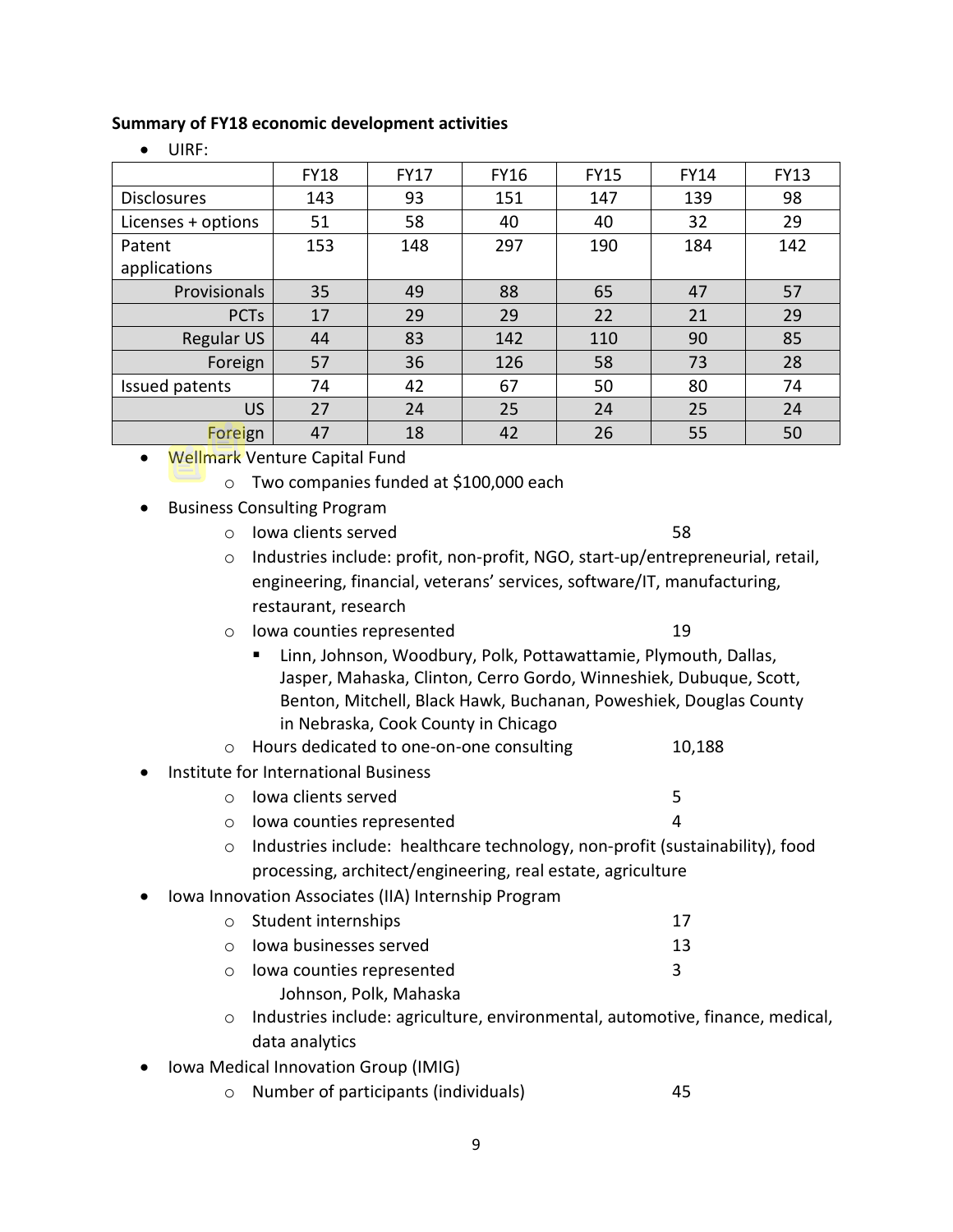| $\circ$                                   | New venture projects                                                          | 4           |  |  |  |  |
|-------------------------------------------|-------------------------------------------------------------------------------|-------------|--|--|--|--|
| $\circ$                                   | UI faculty and administrative mentors                                         | 8           |  |  |  |  |
| Venture School - entrepreneurial training |                                                                               |             |  |  |  |  |
| $\bigcirc$                                | Number of teams                                                               | 47          |  |  |  |  |
| $\circ$                                   | Number of participants (individuals)                                          | 79          |  |  |  |  |
|                                           | Faculty Innovator Workshops (National Science Foundation NSF I-Corps Program) |             |  |  |  |  |
| $\circ$                                   | Number of businesses                                                          | 15          |  |  |  |  |
| $\circ$                                   | Number of participants (faculty & staff)                                      | 32          |  |  |  |  |
|                                           | <b>Student Accelerator</b>                                                    |             |  |  |  |  |
| $\circ$                                   | Number of businesses                                                          | 12          |  |  |  |  |
| $\circ$                                   | Number of participants                                                        | 38          |  |  |  |  |
| <b>Small Business Development Center</b>  |                                                                               |             |  |  |  |  |
| $\circ$                                   | Start-ups companies served (new business starts)                              | 25          |  |  |  |  |
| $\circ$                                   | Total clients counseled (individuals assisted)                                | 294         |  |  |  |  |
| $\circ$                                   | Estimated job creation                                                        | 141         |  |  |  |  |
| $\circ$                                   | Hours dedicated to clients                                                    | 964         |  |  |  |  |
| $\circ$                                   | Single year long term clients                                                 | 66          |  |  |  |  |
| $\circ$                                   | Total capital $-$ loans $+$ equity                                            | \$6,728,842 |  |  |  |  |
| $\circ$                                   | Workshops                                                                     | 8           |  |  |  |  |
| Events / Programs / Lectures              |                                                                               |             |  |  |  |  |
| $\circ$                                   | John R. Hughes Lecture Series attendees                                       | 250         |  |  |  |  |
|                                           | Partner: Hills Bank & Trust                                                   |             |  |  |  |  |
|                                           | Speaker: Jeff Hoffman                                                         |             |  |  |  |  |
| $\circ$                                   | Ben S. Summerwill Lecture Series attendees                                    | 145         |  |  |  |  |
|                                           | Partner: MidWestOne Bank                                                      |             |  |  |  |  |
|                                           | Speaker: Oscar Salazar                                                        |             |  |  |  |  |
| $\circ$                                   | Hawkeye Innovation Expo attendees                                             | 530         |  |  |  |  |
| $\circ$                                   | Partners: UI Graduate College, UI Libraries, ICRU- Iowa Center for Research   |             |  |  |  |  |
|                                           | by Undergraduates, Office of the Vice President for Research and Economic     |             |  |  |  |  |
|                                           | Development, UI College of Nursing, Tippie College of Business, UI College of |             |  |  |  |  |
|                                           | Liberal Arts, and UI College of Engineering<br>Founders Club Fair attendees   | 200         |  |  |  |  |
| ∩                                         |                                                                               |             |  |  |  |  |

#### **Support of Economic Development Outreach in Iowa**

- UICFA has presented its Impact Report to nine corporate partners to demonstrate specific examples of campus wide engagement with those partners. Examples of engagement include recruitment, experiential learning, board and speaking activity, as well as philanthropic support. The compilation of this information in one report enables UI's corporate partners to evaluate and extend their engagement with the university.
- Venture School Entrepreneurial Training Program Iowa JPEC offers an immersive "Lean LaunchPad", business model canvas, eight-week boot camp training program named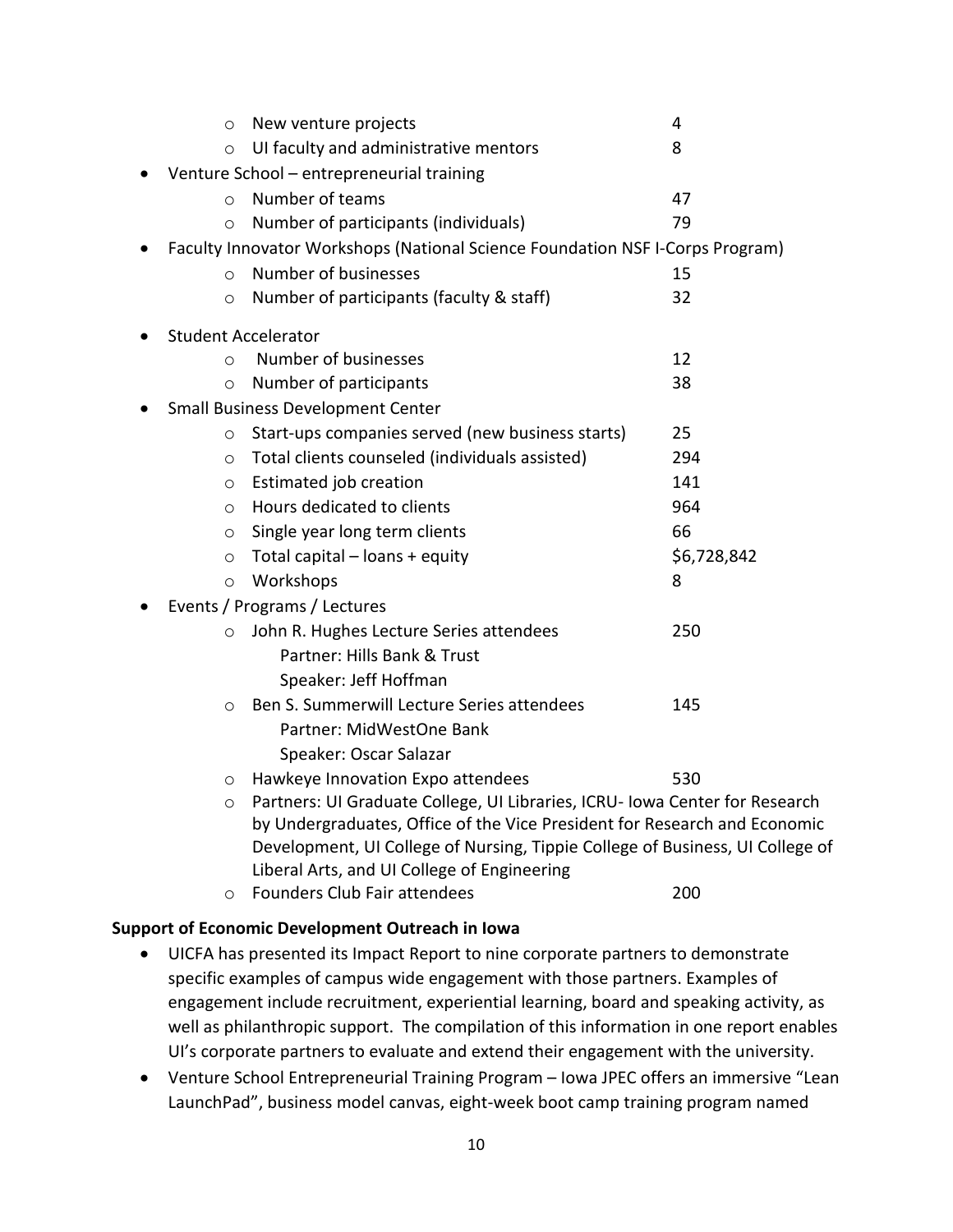Venture School to accelerate start-ups. Venture School is offered in multiple locations across Iowa. The program emphasizes real-world entrepreneurship through experiential learning, a flipped classroom, and immediate feedback. During FY2018, workshops were offered in Davenport, Iowa City, Cedar Rapids, Des Moines, Sioux City, and online. There were 47 teams made up of 79 entrepreneurs.

- UI Small Business Development Center The UI hosts an SBDC that serves a five county area (Cedar, Johnson, Iowa, Poweshiek, and Washington counties). During FY2018, the UI SBDC served 294 start-ups including 25 new start-ups. This contributed to the creation of 141 jobs and \$6,728,842 in equity being raised.
- Institute for International Business (IIB) The IIB is dedicated to advancing knowledge and international skills in business and educational communities through research, education, and consulting. During FY2018, two consulting projects were completed in four counties to assist Iowa businesses with international expansion. The Institute also hosted 25 Mandela Washington Fellows through the State Department's Young African Leaders Program.
- Business Consulting Program Iowa JPEC offers business consulting services to entrepreneurial and start-up companies around the state. During FY2018, 75 projects were completed for 58 clients in 19 counties (Linn, Johnson, Woodbury, Polk, Pottawattamie, Plymouth, Dallas, Jasper, Mahaska, Clinton, Cerro Gordo, Winneshiek, Dubuque, Scott, Benton, Mitchell, Black Hawk, Buchanan, Poweshiek, Douglas County in Nebraska, Cook County in Chicago).
- Iowa Innovation Associates Internship Program Iowa JPEC provides funding support enabling Iowa start-ups to hire UI student interns as they work to grow their businesses. In FY2018, 17 students were placed in 13 start-ups in Johnson, Mahaska, and Polk Counties.
- Pappajohn Entrepreneurial Ventures Competition In partnership with the Pappajohn entrepreneurship centers at ISU, UNI, Drake, and NIACC, Iowa JPEC sponsors this annual competition to support start-ups around the state. Each year, over \$50,000 is awarded in total to three companies.
- Wellmark Venture Capital Fund Iowa JPEC is the regional administrator of the \$5 million Wellmark Venture Capital Fund that supports the creation and growth of new businesses throughout the state. Iowa JPEC screens applications, performs due diligence, evaluates business concepts, and assists applicants with their business plans. Iowa JPEC partners with area angel investors, equity fund managers, lenders, the Iowa Economic Development Authority and the Small Business Administration to help business owners secure additional funding. During FY 2018, two businesses each received \$100,000 in funding.
- Faculty Innovators Training Program (NSF I-Corps) The University of Iowa was awarded a multi-year National Science Foundation (NSF) I-Corps Site grant in FY 2015 to support UI faculty, staff, and student entrepreneurs. This program is a joint effort between the